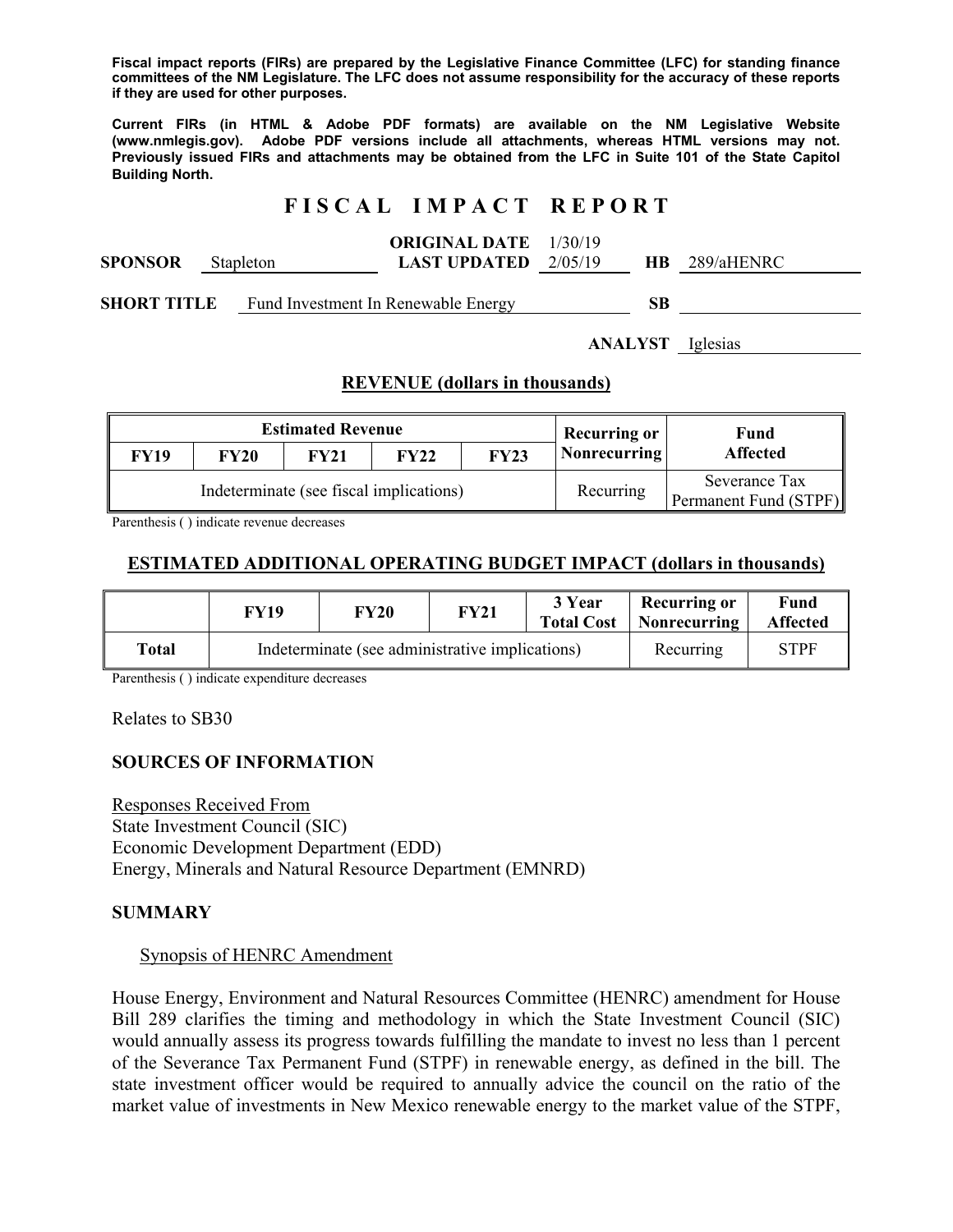and the council would be required to use that ratio in determining any necessary investment changes.

The amendment appears to address a technical issue raised by SIC staff in their analysis of this bill. According to SIC staff, the amendment provides a way to periodically reinforce the legislative intent behind this bill, while not enforcing a specific deadline on the Council to reach the 1 percent target. A specific timeline or related penalties for non-compliance could be viewed as a statutory directive that would potentially compete with the overriding requirement (and the Council's fiduciary duty) that all such investments be qualified under the Uniform Prudent Investor Act.

### Synopsis of Bill

House Bill 289 requires no less than 1 percent of the market value of the STPF be invested across a diverse portfolio of New Mexico renewable energy business entities, pursuant to the Uniform Prudent Investor Act. Any investment in a renewable energy project may not exceed 50 percent of the estimated cost of the project. The bill also specifies the investments made by the state investment officer must be approved by the SIC.

There is no effective date of this bill. It is assumed that the effective date is 90 days after this session ends.

## **FISCAL IMPLICATIONS**

The market value of the STPF as of Dec. 31, 2018 was \$4.953 billion. Assuming passage of this bill, SIC would be required to invest approximately \$49.5 million in various renewable energy businesses as defined in the bill. The bill does not specify any required timing of such investments.

According to SIC staff, the fiscal impact of this bill on the STPF is indeterminate. The agency analysis states the following:

"While history has illustrated the risky nature of early-stage venture investments, there are also high rewards that can be achieved through these types of investments when they succeed. HB289 does not specify that its investments be in start-ups, though in New Mexico those early-stage opportunities far outweigh those of mature, revenue-positive businesses that are looking to expand. The specific investment opportunity-set that exists in New Mexico, even with the many types of investments authorized by the bill, has not been vetted fully and will need to be identified, assuming passage."

This bill requires SIC investments be made pursuant to the Uniform Prudent Investor Act (UPIA), and as the investments are restricted to the STPF, where they may either be made at a market or differential (below-market) rate of expected financial return. Below market rate investments are made from the STPF with the intent of stimulating the New Mexico economy through job or industry creation, which helps offset the expectation that the financial returns of such investments may be diminished for various reasons.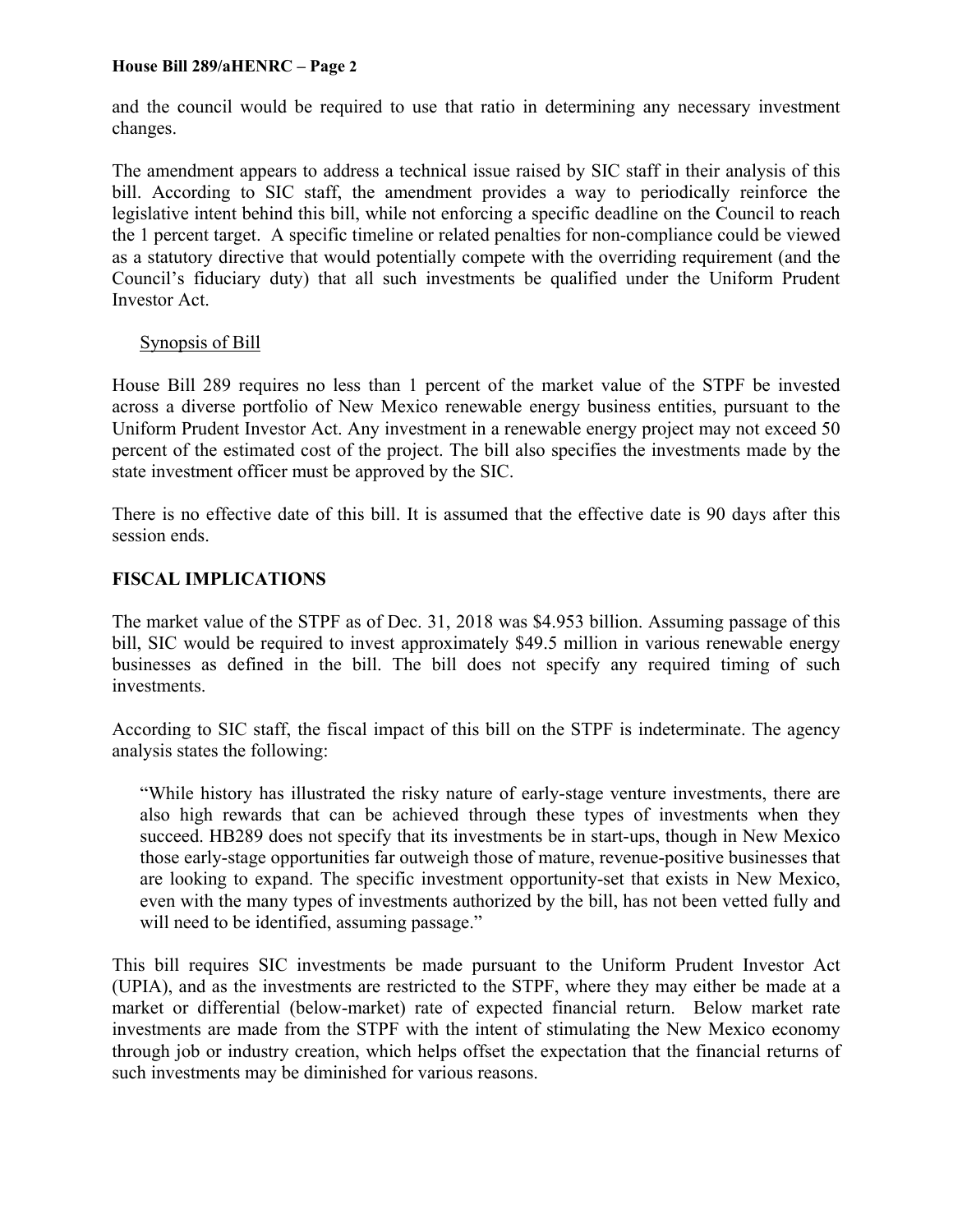### **SIGNIFICANT ISSUES**

Currently the SIC has several legislatively-mandated STPF "carve outs" for New Mexico focused economically-targeted investments (ETIs), including:

- Up to 9 percent of the STPF for the New Mexico Private Equity Investment Program (currently at  $\sim$ 6 percent)
- Up to 6 percent of the STPF for the New Mexico Film Investment Program (inactive)
- One-percent of the STPF for the New Mexico Small Business Investment Corporation (mandatory)

In addition, the following programs have been earmarked by the legislature for investment from the STPF, but are currently not in use:

- Up to 20 percent of the STPF for NM Farmers' Home Administration Loans (Section 7- 27-5.4 NMSA 1978)
- Up to 10 percent of the STPF for Educational Institution Revenue Bonds (Section 7-27- 5.13 NMSA 1978)
- Up to 20 percent of the STPF for investments with NM Financial Institutions (Section 7- 27-5.19 NMSA 1978)
- \$130 million (about 2.6 percent) of dollar specific STPF-authorized investments

SIC staff provide the following analysis:

"Best intentions regarding job-creation aside, limiting investments by geography or strategy such as renewable energy based in New Mexico - is likely to increase risk and reduce longterm financial returns. This is evidenced by negative investment returns in New Mexicocentric venture capital during the first decade of the program, as well as venture investments made from the STPF via the Small Business Investment Corporation. While financial returns of both these initiatives have improved over time, those initial losses amounted to tens of millions of dollars and continue to drag on the overall returns to the fund.

The impact of lessened investment returns does result in lowered valuation of the STPF, which will ultimately reduce the annual benefits the fund creates for the state's general fund (the general fund will receive \$225 million in FY20). It is certainly possible that successful investments of this nature could result in added financial returns, in addition to positive impacts on businesses and jobs in the state.

Currently, other than general fiduciary expertise, the SIC only has limited expertise internally and through our external advisors that is specific to renewable energy. A mandate requiring additional millions to be invested in this area will result in additional costs to locate and oversee investments of this nature, though those costs are difficult to quantify."

## **PERFORMANCE IMPLICATIONS**

SIC staff analysis point to an LFC assessment in 2010 that found diminished returns related to the New Mexico Private Equity Program and Film Loan Program cost the STPF approximately 1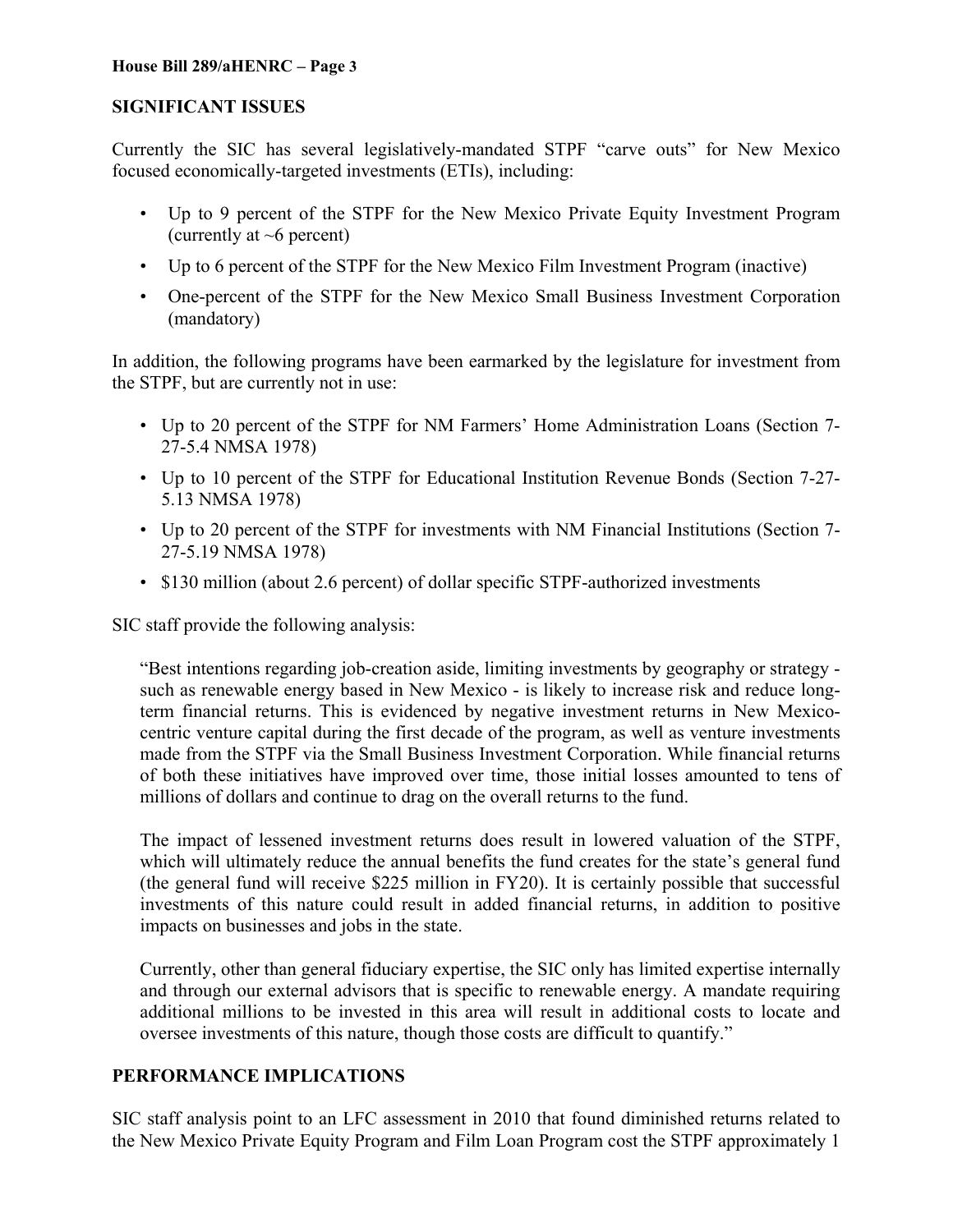percent per year, or about \$40 million. SIC staff note this observation has been fairly accurate over time, though not always. Improvements in the program have resulted in a more selective process of New Mexico-focused investments that has resulted in improved returns in recent years. SIC staff note that valuation write-ups during 2018 in New Mexico private equity investments today have the STPF outperforming the Land Grant Permanent Fund, though this is on a short-term basis, and the investments have not yet been realized by successful exits.

## **ADMINISTRATIVE IMPLICATIONS**

The SIC may need additional resources and expertise to assess renewable energy investments in New Mexico for viability/prudence in this emerging asset class. If this bill is enacted, the SIC will need to assess what additional fiduciary tools will be necessary to implement the new strategy, be it internal or external advisors and experts in the field who can locate, research and vet the best renewable energy projects and investment opportunities in New Mexico.

## **CONFLICT, DUPLICATION, COMPANIONSHIP, RELATIONSHIP**

This bill relates to SB30 investments in New Mexico technology research collaborative.

## **TECHNICAL ISSUES**

SIC staff note the following technical issues:

This bill requires that the investments shall be diversified among the bills five broad definitions for: New Mexico renewable energy, New Mexico renewable energy private equity fund, renewable energy, renewable energy project, and storage. However, it does not offer guidance on potential allocation structure, or consider potential negatives associated with fast-changing technology, potential infrastructure needs that could limit opportunities, or other external factors.

This bill requires that the SIC must invest 1 percent of the market value of STPF but, does not provide direction or a date to determine market value of STPF. The STPF market value fluctuates and it is an important factor on determining the 1 percent investment target.

This bill does not indicate a timeline for requiring the SIC to invest 1 percent in renewable energy, or the result should the Council fail to find renewable energy opportunities that qualify under the Uniform Prudent Investor Act.

This bill does not specify a sunset clause or provide guidance or flexibility on in the event of a market downturn in renewable energy in New Mexico. This is noteworthy since manufacturing may be less expensive in China, as new efficiencies are found, as was the case in factors that contributed greatly in the demise of Advent Solar.

This bill does not specify if the 1 percent investment is a one-time investment or if it is a rolling 1 percent allocation in renewable energy in New Mexico.

Additionally, SIC staff point out the bill does not appear to consider that it may be impossible to calculate the portion of SIC investments made in non-New Mexico renewable energy vehicles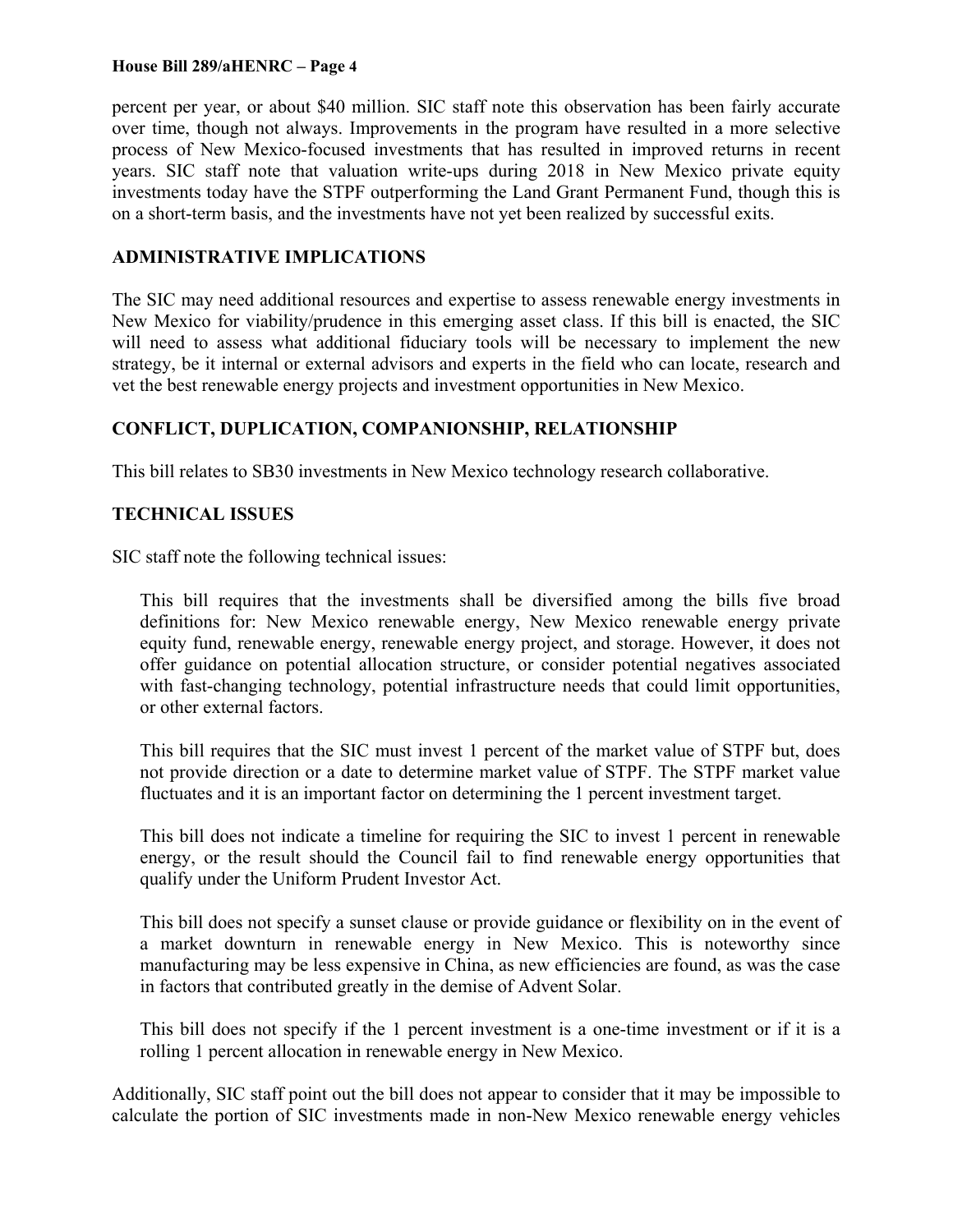through existing investments via publicly traded equities, i.e. Exxon or other energy companies expanding their strategies in this area.

# **OTHER SUBSTANTIVE ISSUES**

The scope of this bill is broad in the potential menu of investments, including:

- A business that manufacturers, distributes, sells, installs renewable energy storage, generation or transmission equipment and has its principal office & majority of employees in NM;
- A renewable energy-related product manufacturer with more than 50 employees in NM;
- A NM-based renewable energy project;
- Bonds issued under the Renewable Energy Financing District Act;
- Energy efficiency bonds issued under the Energy Efficiency and Renewable Energy Bonding Act;
- Utility revenue bonds issued by a city or county to acquire or improve a facility with the primary purpose of renewable energy generation, storage or transmission;
- Renewable energy transmission bonds issued by the New Mexico Renewable Energy Transmission Authority (RETA) Act;
- A "New Mexico renewable energy private equity fund" with the primary business of investing in renewable energy projects located in New Mexico; and
- Renewable energy projects tied to facilities located in the state with the purpose of generation, transmission or storage.

SIC currently makes some of these types of investments in renewable energy businesses via its New Mexico private equity investment program (NMPEIP), not because they involve renewable energy, but because they are attractive from a risk/return and diversification profile. The NMPEIP is statutorily authorized to invest up to 9 percent of the STPF, with a current long-term policy target of 5 percent and carrying value closer to 6 percent of the STPF's value at last report. The primary focus of NMPEIP investments is on early-stage companies, often startups using new technologies originating from the state's research universities or national laboratories. According to SIC staff analysis, this bill's scope would include those investments, as well as several other potential investment strategies, including renewable energy manufacturing, transmission, storage and sales to name a few.

SIC staff state there have been seven NMPEIP investments in recent years which would qualify under the investment guidelines prescribed by this bill, in which the SIC has invested about \$30 million dollars under the guidance of NM venture funds in the NMPEIP structure. Of those seven companies:

- Four renewable energy investments are still active in NMPEIP, with a collective valuation around \$13 million.
- One renewable energy investment exited NMPEIP at a 123 percent realized gain of \$208,692.
- The other two renewable energy companies exited NMPEIP at a realized loss of \$19,449,961, the bulk of that coming with the closure and sale of Advent Solar in 2009.